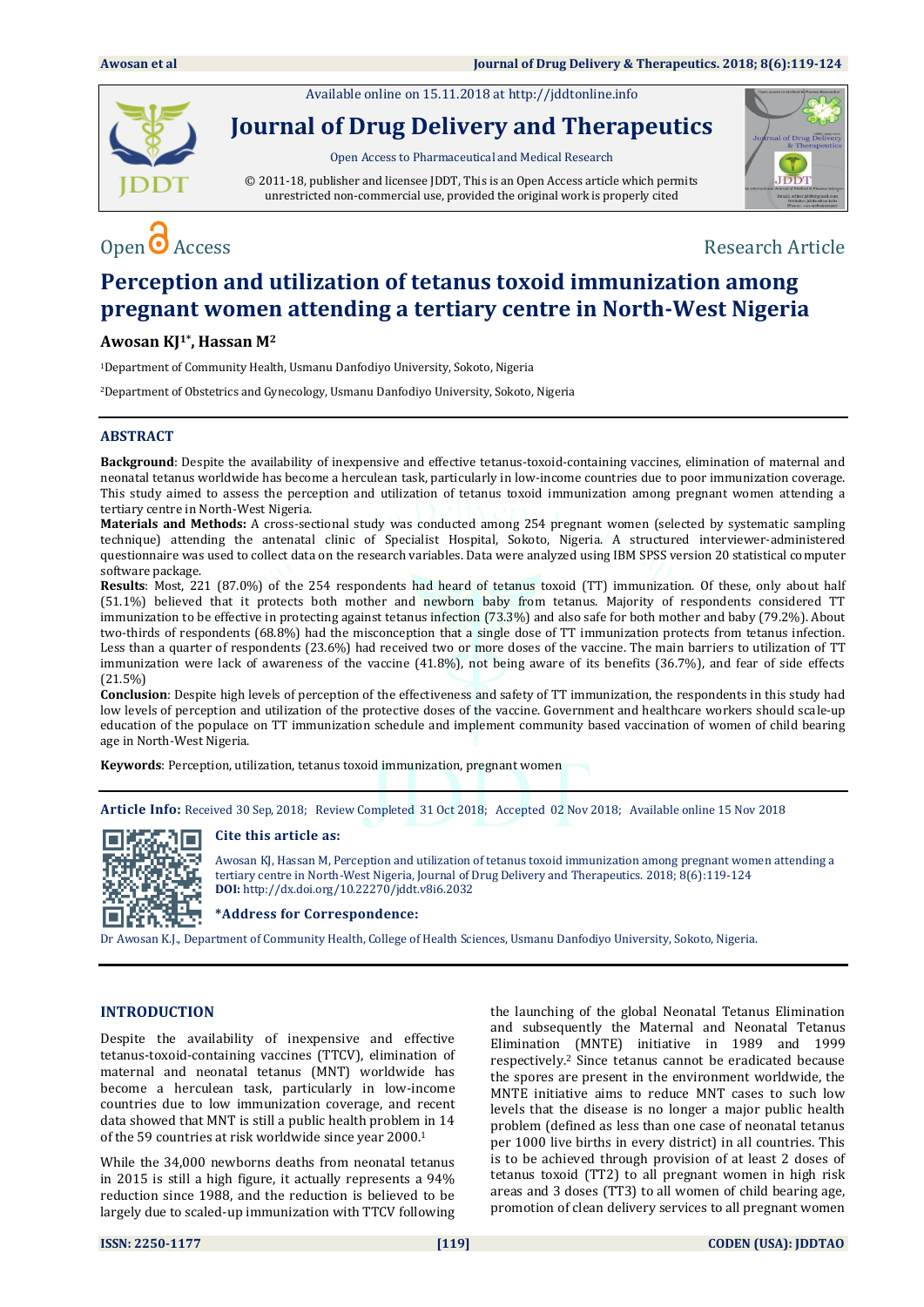(including clean cord care practices) and ensuring effective surveillance for maternal and neonatal tetanus.<sup>1</sup>

Although, maternal and neonatal tetanus can be easily prevented by hygienic delivery and cord care practices, deliveries take place in unhygienic circumstances (as a result of the prevalent inequity in access to maternal, newborn and child health services) in many low- and middle- income countries (particularly in Asia and sub-Saharan Africa where the 14 countries in which MNT is still a public health problem are located), putting mothers and their newborn babies at risk of a variety of life-threatening infection. Also, whereas immunization of pregnant women and women of child bearing age with TTCV has been found to be very effective in preventing MNT, its utilization remains low in these countries.1,3 In Nigeria, similar to the situation in other sub-Saharan African countries where MNT is still a public health problem, data from the National Demographic and Health Survey (NDHS) 2013 showed wide variation but generally poor utilization of health facility delivery services across the country, ranging from 11.5% in the North-West geopolitical zone to 78% in the South-East; and with only 38% of deliveries across the country assisted by a skilled provider.<sup>4</sup> The enormity of the danger posed by the poor obstetric care services across the continent is demonstrated by the finding in a study conducted at the Kilifi County Hospital, Kenya, that reported that 98% of the neonatal tetanus admissions at the hospital from 1999 to 2013 were home deliveries.<sup>5</sup>

While evidence from studies has shown that immunization of pregnant women or women of child bearing age with two or more doses of tetanus vaccine (TT2+) protects the mother and the newborn baby from tetanus (with 94% reduction in mortality from neonatal tetanus), and at least 80% TT2+ coverage is needed to achieve MNT elimination,6,7 data from the Nigeria Demographic and Health Survey (NDHS) 2013 showed wide variation and predominantly low TT2+ coverage rates across the country, ranging from 27.1% in the North-West geopolitical zone of the country (the study area) to 82.0% in the South-East zone; and with a national TT2+ coverage rate of 48%.<sup>4</sup>

Similar to the situation in Nigeria, studies conducted in other sub-Saharan African countries including Ethiopia,<sup>8</sup> Kenya,<sup>9</sup> and Benin Republic,<sup>10</sup> also established a direct association between health facility utilization by pregnant women (particularly antenatal clinic attendance) and acceptance of TTCV by them, as the ANC visits avail the healthcare providers the opportunity to educate them on the benefits of TT immunization and its schedule. While the concomitantly low utilization of health facility delivery services and low TT2+ coverage rate in North-West Nigeria is not surprising, it is alarming as it exposes the vulnerability of women and newborns in the zone to tetanus infection and the dire consequences.

In addition to utilization of health facility delivery services (particularly the number of antenatal clinic visits), maternal socio-demographic characteristics, awareness of vaccine, knowledge of the schedule, access issues, conflicting advice, perception on vaccine efficacy, safety concerns and attitude of healthcare providers have been identified as determinants of acceptance of TTCV in studies conducted in sub-Saharan Africa and other places.11-16

It is therefore evident that assessment of perception and utilization of tetanus toxoid immunization by pregnant women is crucial to identifying the barriers to the acceptance of the vaccine, and in developing strategies for

#### **Awosan et al Journal of Drug Delivery & Therapeutics. 2018; 8(6):119-124**

facilitating its acceptance by them. Little is known about the perception of tetanus toxoid immunization among pregnant women in Sokoto, Nigeria. This study was conducted to assess the perception and utilization of tetanus toxoid immunization among pregnant women attending a tertiary centre in North-West Nigeria.

# **MATERIALS AND METHODS**

# **Study Design and Population**

A cross-sectional study was conducted among pregnant women attending the antenatal clinic of Specialist Hospital, Sokoto, Nigeria in April and May 2015. The hospital is a tertiary healthcare facility located in Sokoto metropolis with a bed capacity of 270. It caters for the inhabitants of Sokoto metropolis and those referred from the health facilities in the Local Government Areas in Sokoto State, Nigeria. The Obstetrics and Gynaecology Department of the hospital runs the antenatal clinic thrice a week, seeing an average of 200 patients per day. Fresh attendees presenting for booking are seen on Wednesdays, while those presenting for revisits are seen on Tuesdays and Thursdays. Only those presenting for revisits were considered eligible and enrolled into this study.

The sample size was estimated at 245 using the Fisher's formula for calculating sample size for cross-sectional studies,<sup>17</sup> a 20.0% prevalence of women of child bearing age that had received two or more doses of tetanus toxoid vaccine in a previous study, $18$  and a precision level of 5%. This was adjusted upwards to 260 based on an anticipated participant response rate of 95%. The eligible participants were selected by systematic sampling technique; 1 of 7 pregnant women presenting consecutively for revisits at the antenatal clinic of the hospital was recruited over a 6 week period until the required sample size was obtained.

# **Data Collection and Analysis**

A standardized, structured, interviewer-administered questionnaire was developed and used to obtain information on the participants' socio-demographic characteristics, and their perception and utilization of tetanus toxoid immunization. It was reviewed by researchers in the Department of Community Health, Usmanu Danfodiyo University, Sokoto, Nigeria. Corrections were made based on their inputs on content validity. The questionnaire was pretested on 20 pregnant women attending the antenatal clinic of Maryam Abacha Women and Children Hospital, Sokoto, Nigeria; the questions were well understood and no modification was necessary. Five resident doctors assisted in questionnaire administration after being trained on the conduct of survey research, the objectives of the study, and questionnaire administration.

Data were analyzed using IBM Statistical Package for the Social Sciences (SPSS) version 20 statistical computer software package. Quantitative variables were summarized using mean and standard deviation, while categorical variables were summarized using frequencies and percentages; and the results were presented as frequency distribution tables.

# **Ethical Consideration**

Institutional ethical clearance was obtained from the Ethical Committee of Sokoto State Ministry of Health, Sokoto, Nigeria. Permission to conduct the study was obtained from the management of the hospital, and informed written consent was also obtained from the study participants before questionnaire administration.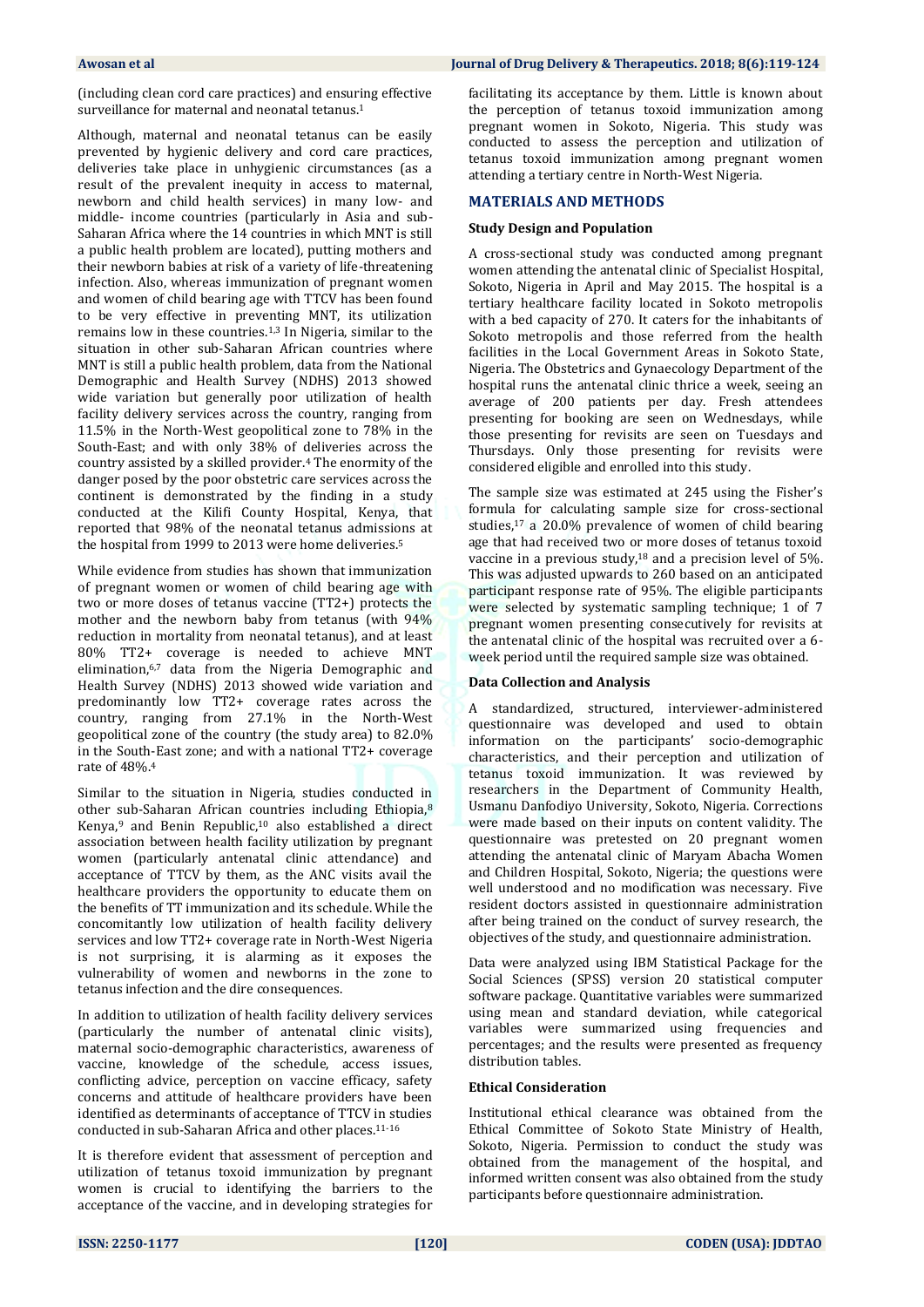#### **Awosan et al Journal of Drug Delivery & Therapeutics. 2018; 8(6):119-124**

#### **RESULTS**

#### **Socio-demographic characteristics of respondents**

Two hundred and fifty-four of the 260 questionnaires administered were completely filled and retrieved, giving a response rate of 97.7%. The ages of the respondents ranged from 15 to 48 years (mean =  $28.76 \pm 4.31$ ), but majority of them 137 (53.9%) were aged  $20 - 29$  years. Almost all, 246 (96.9%) of the 254 respondents were married, and most of them (206, 81.1%) were Muslims. Majority of the respondents were of Hausa/Fulani ethnic group (170, 66.9%), had secondary and tertiary education (176, 69.3%), were housewives (132, 52.0%) and had  $\leq 4$ children (188, 74.0%) as shown in Table 1.

#### **Table 1: Socio-demographic characteristics of respondents**

| <b>Variables</b>             | Frequency (%) |  |  |
|------------------------------|---------------|--|--|
| Age group (years)            | $n = 254$     |  |  |
| 20                           | 23 (9.1)      |  |  |
| 20-29                        | 137 (53.9)    |  |  |
| 30-39                        | 81 (31.9)     |  |  |
| $\geq 40$                    | 13(5.1)       |  |  |
|                              |               |  |  |
| <b>Marital status</b>        |               |  |  |
| Married                      | 246 (96.9)    |  |  |
| Separated                    | 8(3.1)        |  |  |
|                              |               |  |  |
| <b>Ethnic group</b>          |               |  |  |
| Hausa/Fulani                 | 170 (66.9)    |  |  |
| Igbo                         | 23 (9.1)      |  |  |
| Yoruba                       | 33 (13.0)     |  |  |
| <b>Others</b>                | 28 (11.0)     |  |  |
|                              |               |  |  |
| Religion                     |               |  |  |
| Islam                        | 206 (81.1)    |  |  |
| Christianity                 | 48 (18.9)     |  |  |
|                              |               |  |  |
| <b>Level of education</b>    |               |  |  |
| No formal education          | 58 (22.8)     |  |  |
| Primary                      | 20(7.9)       |  |  |
| Secondary                    | 107 (42.1)    |  |  |
| Tertiary                     | 69 (27.2)     |  |  |
| <b>Occupation</b>            |               |  |  |
| Housewife                    | 132 (52.0)    |  |  |
| Trader / business woman      | 67 (26.4)     |  |  |
| Civil servant / professional | 55 (21.7)     |  |  |
|                              |               |  |  |
| Number of children alive     |               |  |  |
| $0 - 4$                      | 188 (74.0)    |  |  |
| $5-9$                        | 66 (26.0)     |  |  |

#### **Awareness of tetanus toxoid immunization by respondents**

Most, 221 (87.0%) of the 254 respondents had heard of tetanus toxoid immunization. Of these, majority 137 (62.0%) obtained information on TT immunization from healthcare workers (during antenatal clinic sessions). Other common sources of information on TT immunization among the respondents were friends/relatives (20.8%) and the mass media (12.2%) as shown in Table 2.

### **Table 2: Awareness of tetanus toxoid immunization by respondents**

| <b>Variables</b>                  | <b>Frequency</b> |
|-----------------------------------|------------------|
|                                   | (%)              |
| Ever heard of TT immunization     |                  |
| $(n = 254)$                       |                  |
| Yes                               | 221 (87.0)       |
| No                                | 33 (13.0)        |
|                                   |                  |
| <b>Main source of information</b> |                  |
| $(n = 221)$                       |                  |
| Mass media                        | 27 (12.2)        |
| Health workers                    | 137 (62.0)       |
| Friends/relatives                 | 46 (20.8)        |
| Others (church, mosque)           | 11(5.0)          |

# **Respondents' perception of tetanus toxoid immunization**

Only about half, 113 (51.1%) of the 221 respondents that were aware of tetanus toxoid (TT) immunization believed that it protects both mother and newborn baby from tetanus. Majority of respondents (150, 67.9%) had the misconception that TT immunization is recommended for pregnant women only. While majority of respondents considered TT immunization to be effective in protecting against tetanus infection (73.3%) and also safe for both mother and baby (79.2%), about a tenth of respondents (10.9%) had the misconception that it is harmful to the baby. About two-thirds of respondents (68.8%) had the misconception that a single dose of TT immunization protects from tetanus for some years, while about half of them (50.7%) had the misconception that two or more doses protect from tetanus for life (Table 3).

#### **Utilization of tetanus toxoid immunization by respondents**

Majority, 175 (68.1%) of the 254 respondents had received at least 1 dose of tetanus toxoid (TT) immunization during pregnancy. Of these, only about a third 60 (34.3%) had received two or more doses of the vaccine. This implies that less than a quarter 60 (23.6%) of the 254 respondents had received two or more doses of the vaccine. Of the 79 respondents that had never received the vaccine, the main reasons cited were lack of awareness of the vaccine (41.8%), not being aware of its benefits (36.7%), and fear of harm to self and/or baby (21.5%) as shown in Table 4.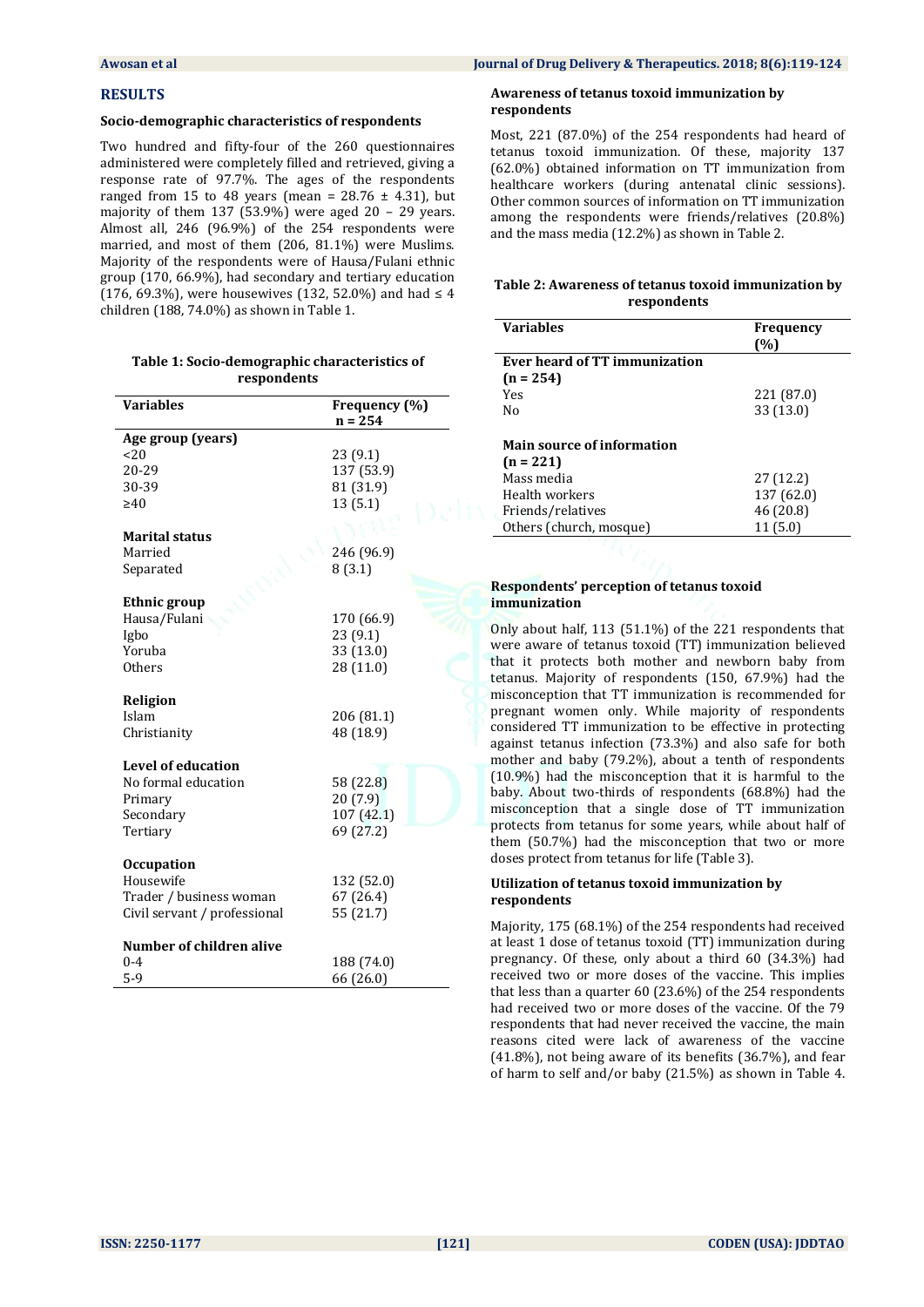| <b>Perception of TT immunization</b>                                                      | Frequency (%) |  |  |
|-------------------------------------------------------------------------------------------|---------------|--|--|
|                                                                                           | $(n = 221)$   |  |  |
| <b>Benefits of TT immunization</b>                                                        |               |  |  |
| Protects only the mother from tetanus                                                     | 44 (19.9)     |  |  |
| Protects only the newborn baby from tetanus                                               | 57 (25.8)     |  |  |
| Protects both mother and newborn baby from tetanus                                        | 113 (51.1)    |  |  |
| Don't know                                                                                | 7(3.2)        |  |  |
| Group of women for which TT immunization is recommended                                   |               |  |  |
| Women of child bearing age only                                                           | 27(12.2)      |  |  |
| Pregnant women only                                                                       | 150 (67.9)    |  |  |
| Both pregnant women and women of child bearing age                                        | 35(15.8)      |  |  |
| Don't know                                                                                | 9(4.1)        |  |  |
| Effectiveness of TT immunization in protecting from tetanus                               |               |  |  |
| Effective                                                                                 | 162 (73.3)    |  |  |
| Not effective                                                                             | 6(6.7)        |  |  |
| Don't know                                                                                | 53 (24.0)     |  |  |
|                                                                                           |               |  |  |
| <b>Safety of TT immunization</b>                                                          |               |  |  |
| Harmful to the baby                                                                       | 24(10.9)      |  |  |
| Harmful to the mother                                                                     | 17(7.7)       |  |  |
| Safe for both mother and baby                                                             | 175 (79.2)    |  |  |
| Don't know                                                                                | 5(2.3)        |  |  |
| Number of dose(s) of TT immunization that offer(s) protection from tetanus for some years |               |  |  |
| One                                                                                       | 152 (68.8)    |  |  |
| Two or more                                                                               | 39 (17.6)     |  |  |
| Five                                                                                      | 26 (11.8)     |  |  |
| Don't know                                                                                | 4(1.8)        |  |  |
| Number of dose(s) of TT immunization that offer(s) protection from tetanus for life       |               |  |  |
| One                                                                                       | 49 (22.2)     |  |  |
| Two or more                                                                               | 112 (50.7)    |  |  |
| Five                                                                                      | 52 (23.5)     |  |  |
| Don't know                                                                                | 8(3.6)        |  |  |
|                                                                                           |               |  |  |

# **Table 3: Respondents' perception of tetanus toxoid (TT) immunization**

# **Table 4: Utilization of tetanus toxoid immunization during pregnancy by respondents**

| <b>Variables</b>                                                               |  | Frequency (%) |  |  |
|--------------------------------------------------------------------------------|--|---------------|--|--|
|                                                                                |  |               |  |  |
| Ever had TT immunization during pregnancy $(n = 254)$                          |  |               |  |  |
| Yes                                                                            |  | 175 (68.9)    |  |  |
| No                                                                             |  | 79 (31.1)     |  |  |
| Total number of doses received during pregnancy $(n = 175)$                    |  |               |  |  |
| <b>One</b>                                                                     |  | 115 (65.7)    |  |  |
| Two                                                                            |  | 33 (18.9)     |  |  |
| Three                                                                          |  | 19 (10.9)     |  |  |
| Four                                                                           |  | 6(3.4)        |  |  |
| Five                                                                           |  | 2(1.1)        |  |  |
| Main reason for not receiving TT immunization during<br>pregnancy ( $n = 79$ ) |  |               |  |  |
| Not aware of the vaccine                                                       |  | 33 (41.8)     |  |  |
| Not aware of its benefits                                                      |  | 29 (36.7)     |  |  |
| Fear of harm to self and/or baby                                               |  | 17(21.5)      |  |  |

#### **DISCUSSION**

This study assessed the perception and utilization of tetanus toxoid immunization among pregnant women attending a tertiary centre in North-West Nigeria. While the high level of awareness of tetanus toxoid (TT)

immunization among the respondents in this study (87.0%) is in consonance the with high levels of awareness of TT immunization in studies conducted in other cities in Nigeria including Lagos (89.0%), <sup>18</sup> and Benin City (69%),<sup>19</sup> it is substantially higher than the low level of awareness (30.6%) reported in a recent study conducted in Duken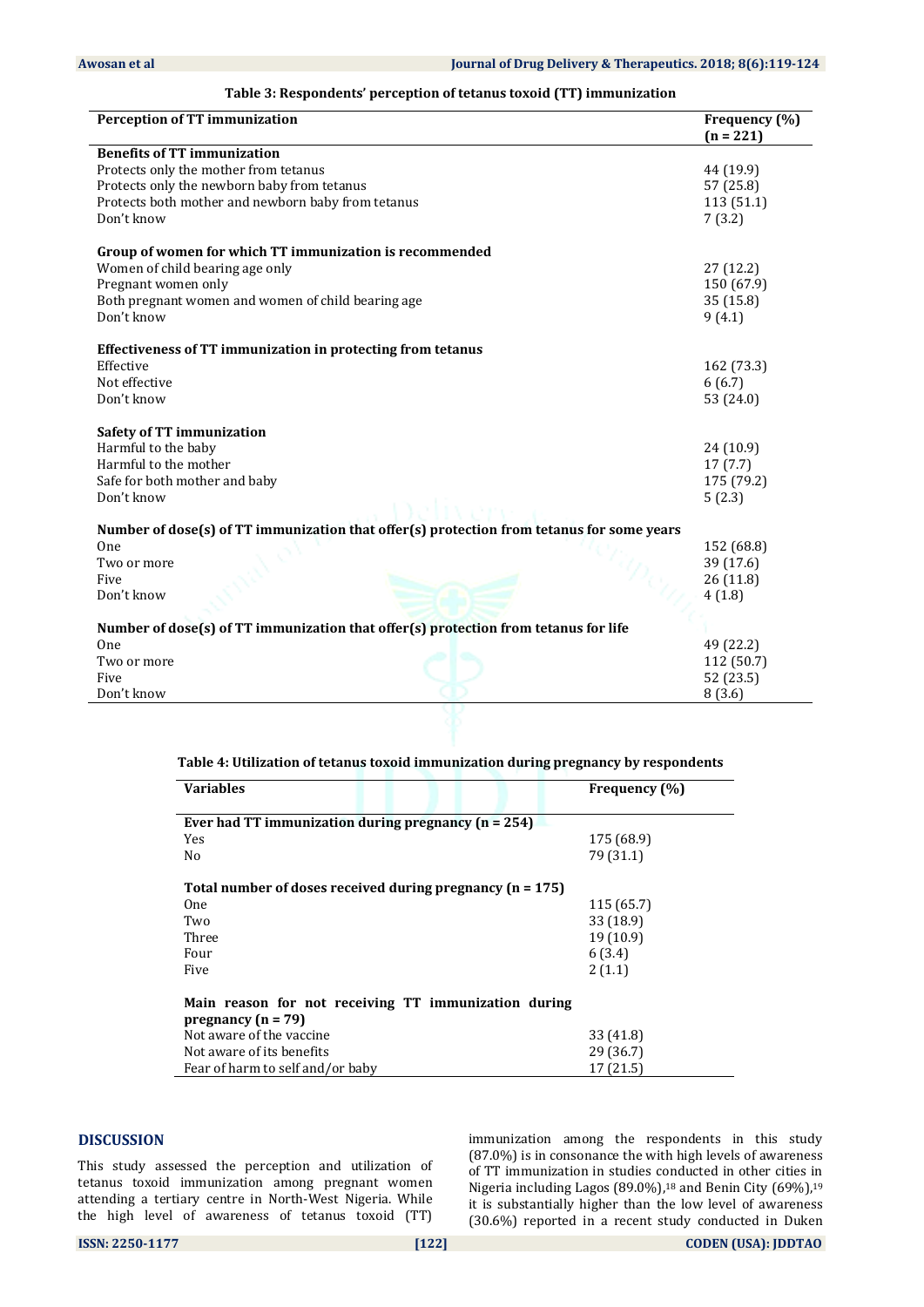Town, Eastern Ethiopia.<sup>8</sup> This could be due to the efforts being made to eliminate MNT in Nigeria, being one of the countries where MNT is still a problem of public health importance in sub-Saharan Africa, unlike the situation in Ethiopia where the disease has been eliminated, and perhaps less attention is being given to it. It is therefore necessary to make the Government and other stakeholders in the countries where MNT has been eliminated know that promotion of TT immunization should be sustained to achieve at least 80% immunization coverage among pregnant women and women of child bearing age to be able to maintain the MNT elimination they have achieved in their respective countries (as recommended by the World Health Organization).<sup>1</sup>

The finding of only about half (51.1%) of the respondents in this study believing that TT immunization protects both mother and newborn baby from tetanus, and most of them (67.9%) believing that it is recommended for only pregnant women suggests gaps in the sensitization of the populace about the disease, as most of them (62.0%) obtained information about the disease through health workers (during the antenatal clinic visit), who were probably mainly concerned with promoting the vaccine among their clients. Similar to the low level of sensitization of the populace on TT immunization through the mass media in this study (12.2%), only a tenth (10%) of respondents obtained information on TT immunization through the mass media in a study among pregnant women in Benin City,<sup>19</sup> while another study among women in a Niger Delta community<sup>20</sup> reported that none  $(0\%)$  of the respondents obtained information about TT immunization through the mass media. Contrary to the findings in studies conducted in Nigeria, reports from studies conducted in other sub-Saharan African countries not only showed higher utilization of the mass media in sensitizing the public about TT immunization, but also established an association between owning a radio or television and TT2+ uptake.8,10 These findings underscore the need for periodic and sustained sensitization of the populace about TT immunization through the mass media.

The finding of most of the respondents in this study believing that TT immunization is effective in protecting from tetanus (73.3%) and safe for both mother and baby (79.2%) is reassuring, and it has serious implications on the acceptance of the vaccine by them considering the fact that doubts about the vaccine efficacy and safety concerns have been identified as barriers to uptake of TT immunization in studies conducted in many sub-Saharan African and Asia countries, particularly those where MNT has not been eliminated.10,21,22

The finding of majority of the respondents in this study having the misconception that a single dose of the vaccine offers protection from tetanus for some years and that two or more doses offer protection from tetanus for life shows that they lack accurate information about the schedule for the vaccine. This is of serious concern as an erroneous perception of being protected by a single dose of the vaccine could make them not to complete the doses as specified in the immunization schedule, thus making them and their newborn babies vulnerable to tetanus infection. This is supported by the finding in a review by Wilson et al. <sup>12</sup> that reported low knowledge about vaccines as one of the main barriers against tetanus vaccines acceptance in low-income countries. Similar to the finding in this study, studies conducted in other cities in Nigeria majorly reported poor awareness / knowledge of TT immunization

#### **Awosan et al Journal of Drug Delivery & Therapeutics. 2018; 8(6):119-124**

schedule.18,20,21 A study among women of child bearing age in an urban district of Lagos, Nigeria,<sup>18</sup> reported low awareness regarding the number of doses of vaccine required in pregnancy (14.4%) and for life protection (19.5%). Another study among women in a Niger Delta community of Nigeria reported that only 21.4% of respondents had good knowledge of TT immunization.<sup>20</sup> A similar study among female undergraduate students in a Nigerian university<sup>21</sup> reported that only 18.2% of respondents knew the complete dose of TT immunization.

Although, majority of the respondents in this study (68.9%) have ever had TT immunization, less than a quarter of them (23.6%) had received two or more doses of the vaccine. This could be due to the poor awareness of TT immunization schedule by the respondents as majority of them (68.8%) erroneously believed that a single dose of the vaccine protects from tetanus, and the most common reasons cited by the respondents that never had TT immunization were lack of awareness of the vaccine (41.8%), and not being aware of its benefits (36.7%). These findings suggest the need for health workers to pay sufficient attention to educating pregnant women and women of child bearing age on TT immunization schedule (particularly its protective doses), its effectiveness in protecting mother and newborn baby from tetanus, and its safety in order to facilitate uptake of protective doses of the vaccine by them.

While the 23.6% TT2+ uptake among the respondents in this study is almost twice the 12.6% TT2+ coverage among women of child bearing age in Sokoto State, Nigeria, it is in agreement with the 27.1% TT2+ coverage among women of child bearing age in North-West Nigeria (the study area).<sup>4</sup> This could be due to the fact that the study was conducted in a tertiary health facility in an urban community. This is corroborated by the findings from the Nigeria Demographic and Health Survey (NDHS) 2013 which showed that, while the national prevalence of women that received two or more doses of TT immunization in their last pregnancy was 48%, women in urban areas were almost twice as likely (70%) to have received two or more doses of TT immunization as compared to women in rural areas (36%).<sup>4</sup> The low uptake of TT2+ among the respondents in this study, similar to the situation in the zone (North-West Nigeria), and with the zone having the lowest TT2+ coverage among women of child bearing age in Nigeria underscore the need for Government and healthcare workers to scale-up education of the populace on TT immunization schedule (particularly through the mass media) and implement community based vaccination of women of child bearing age in the zone.

#### **CONCLUSION**

Despite high levels of perception of the effectiveness and safety of TT immunization, the respondents in this study had low levels of perception and utilization of the protective doses of the vaccine. Government and healthcare workers should scale-up education of the populace on TT immunization schedule and implement community based vaccination of women of child bearing age in North-West Nigeria.

#### **ACKNOWLEDGEMENTS**

The authors appreciate the management of Specialist Hospital, Sokoto, Nigeria, the Head of Department of Obstetrics and Gynecology, and all the patients that participated in the study for their cooperation.